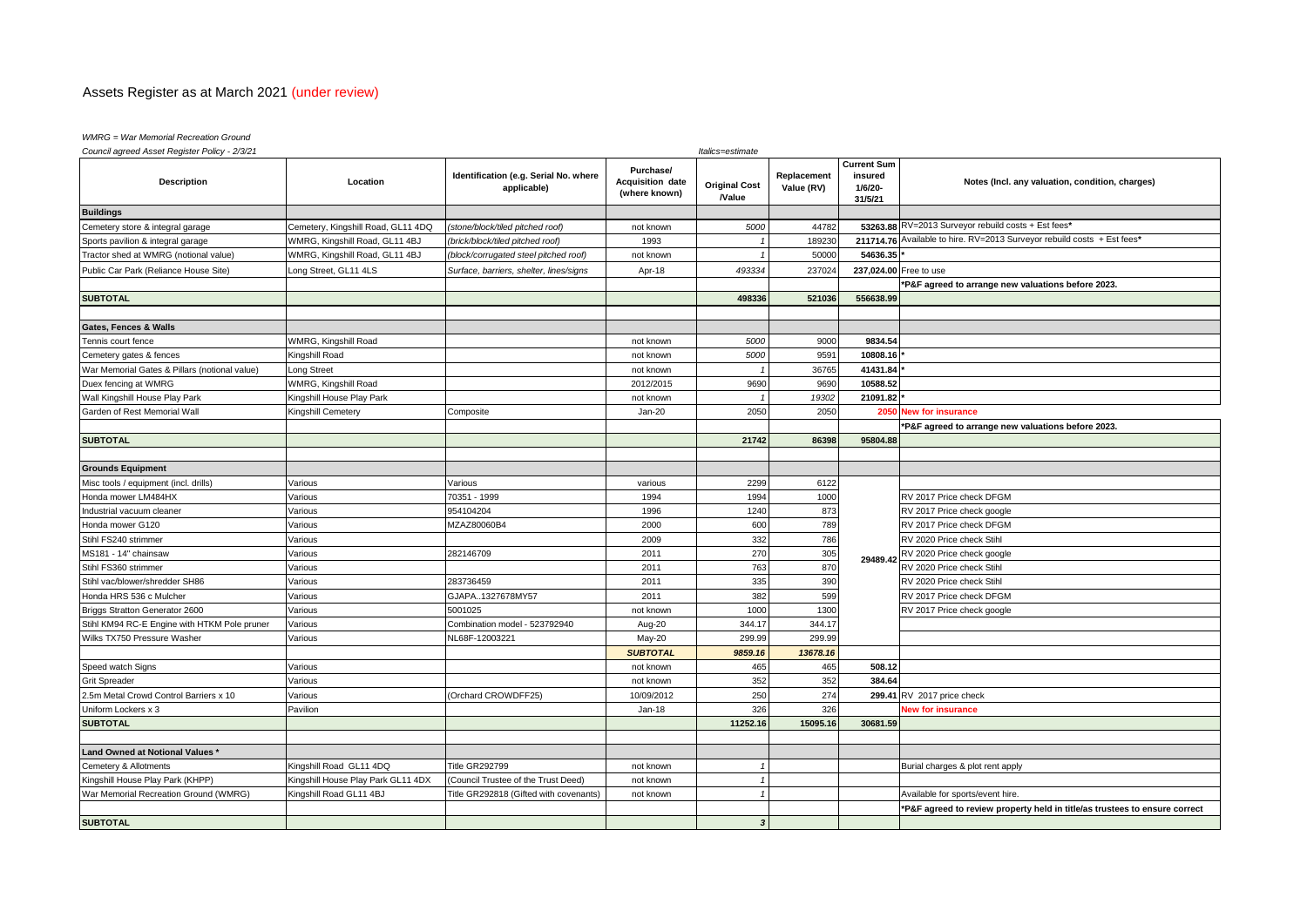| Office                                                                         |                                    |                                        |                    |           |           |           |                                                                             |
|--------------------------------------------------------------------------------|------------------------------------|----------------------------------------|--------------------|-----------|-----------|-----------|-----------------------------------------------------------------------------|
| Furniture/fixture/fittings/all other contents                                  | Jacob's House GL11 4BS             |                                        | various            | 15000     | 10784     |           |                                                                             |
| Office equipment: Desks etc                                                    | Jacob's House GL11 4BS             | <b>Cotswold Business Supplies</b>      | 2015               | 5460      | 5460      |           |                                                                             |
| Dell computer & accessories (T Clerk)                                          | Jacob's House GL11 4BS             | (OPTIPLEX 3020)                        | 14/6/2016          | 725       | 725       |           | Purchased via SITM                                                          |
| Dell computer & accessories (Reception)                                        | Jacob's House GL11 4BS             | 36703708994 (OPTIPLEX)                 | 2015               | 650       | 650       |           | 38245.45 Purchased via SITM                                                 |
| <b>Fireproof Security Safe</b>                                                 | Jacob's House GL11 4BS             | Phoenix Fire Ranger 1511               | 03/03/2015         | 545       | 719       |           | RV Price checked Safelincs 2020                                             |
| Dell Optiplex 3050 (£1060) (Deputy)                                            | Jacob's House GL11 4BS             | OPTIPLEX 3050                          | 03/08/2017         | 460       | 460       |           |                                                                             |
| HP Compag XL510AV (Admin)                                                      | Jacob's House GL11 4BS             | CZC12226JH                             | 01/06/2019         | 285       | 285       |           |                                                                             |
|                                                                                |                                    |                                        | <b>SUBTOTAL</b>    | 23125     | 19083     |           |                                                                             |
| Dell laptop computer & accessories                                             | Jacob's House & off site           | (LATITUDE) 21141752978                 | 2014               | 700       | 700       |           | RV 2017 price check.                                                        |
| <b>HP Laptop</b>                                                               | Jacobs House & Offsite             | PROBOOK 650 G2 sn - 5CG6296VJ0         | $Jul-20$           | 349       | 349       |           | 2535 Current insurance level could be reduced inline with replacement value |
|                                                                                |                                    |                                        | <b>SUBTOTAL</b>    | 1049      | 1049      |           |                                                                             |
| Speedar speed gun                                                              | Jacob's House & off site           | 2567                                   | 2013               | 845       | 925       |           | 1010.77 RV 2017 Price check from Speedar                                    |
|                                                                                |                                    |                                        |                    |           |           |           |                                                                             |
| <b>SUBTOTAL</b>                                                                |                                    |                                        |                    | 25019     | 21057     | 41791.22  |                                                                             |
|                                                                                |                                    |                                        |                    |           |           |           |                                                                             |
| <b>Outside Structures - Play Areas</b>                                         |                                    |                                        |                    |           |           |           |                                                                             |
| Play equipment                                                                 | Kingshill Play Park GL11 4DX       | Playdale (wooden, incl. disc & rocker) | various            | 10000     | 87757     |           | *2 items disposed of 2019/20. 2 Replacements listed. Review of RV required. |
| Play equipment Stainless Steel Swing                                           | Kingshill Play Park GL11 4DX       | Playdale                               | 2019               | 4592      | 4592      |           | Replacement swing - Listed separately from play equipment item above        |
| Play equipment (Inc. cable wire)                                               | WMRG, Kingshill Road GL11 4BJ      | Wicksteed & Sutcliffe                  | various            | 105000    | 129240    |           |                                                                             |
| Wooden picnic tables / benches for WMRG Play are WMRG, Kingshill Road GL11 4BJ |                                    | (Made by Breakheart)                   | 26/11/2014         | 1050      | 1050      |           |                                                                             |
| 2 xWooden picnic tables for Highfields Play area                               | Highfields Play Area GL11 4NZ      | (Made by Breakheart)                   | May-17             | 900       | 900       |           |                                                                             |
| Play equipment                                                                 | Highfields Play Area GL11 4NZ      | (Original equipment incl see-saw)      | various            | 30000     | 37954     |           | *2 items disposed of 2020. 1 Replacement listed. Review of RV required.     |
| Combination Football Rugby posts                                               | Highfields Play Area GL11 4NZ      | Harrod                                 | Sep-17             | 775       | 775       |           | Listed separately from play equipment item above                            |
| Play equipment cable wire                                                      | Highfields Play Area GL11 4NZ      | Proludic                               | 2017               | 5705      | 5705      |           |                                                                             |
| Outdoor gym equipment                                                          | WMRG, Kingshill Road GL11 4BJ      | Sunshine Gym                           | 06/07/2014         | 26076     | 26076     | 382454.45 |                                                                             |
| Safety surfacing                                                               | All Play Areas                     |                                        | various            | 5000      | 3464      |           |                                                                             |
| <b>BMX</b> track surfacing                                                     | Highfields Play Area GL11 4NZ      |                                        | Mar-17             | 11525     | 11525     |           |                                                                             |
| Playground shelter                                                             | Highfields Play Area GL11 4NZ      |                                        | unknown            | 4000      | 7363      |           | RV 2017 Price check Playdale                                                |
| Playground shelter                                                             | Kingshill House Play Park GL11 4DX | Playdale                               | unknown            | 5000      | 9423      |           | RV 2017 Price check Playdale                                                |
| Petanque Court Benches x3                                                      | Petanque Court WMRG GL11 4BJ       | <b>Breakheart Quarry benches</b>       | 2019               | 500       | 500       |           |                                                                             |
| <b>Pyramid Climbing Frame</b>                                                  | Kingshill Play Park GL11 4DX       | ESP                                    | Apr-20             | 12389     | 12389     |           | Replaced old wooden item                                                    |
| Climbing Frame - CLOXX                                                         | Highfields GL11 4NZ                | LAPSETT                                | May-20             | 22725     | 22725     |           | Replaced old wooden item                                                    |
|                                                                                |                                    |                                        | <b>SUBTOTAL</b>    | 245237    | 392621    |           |                                                                             |
| Tennis courts surfacing & nets                                                 | WMRG, Kingshill Road GL11 4BJ      | Courtstall                             | 20/08/2013         | 21051     | 21051     | 23496.91  |                                                                             |
| Petanque Court                                                                 | WMRG, Kingshill Road GL11 4BJ      | Courtsalll                             | 2019               | 8317.99   | 8317.99   | 7725      |                                                                             |
|                                                                                |                                    |                                        |                    |           |           |           | REVIEW -Includes multiple items, difficult to value & record disposal       |
| <b>SUBTOTAL</b>                                                                |                                    |                                        |                    | 274605.99 | 421989.99 | 413676.36 |                                                                             |
|                                                                                |                                    |                                        |                    |           |           |           |                                                                             |
| <b>Community Defibrillator</b>                                                 |                                    |                                        |                    |           |           |           |                                                                             |
| BT Phone Kiosk (Castle Street)                                                 | <b>Castle Street</b>               |                                        | Adopted (Aug 2016) |           |           |           | See street furniture Tbox for insurance cover.                              |
| Sentry - Heated Cabinet for Defibrillator                                      | Castle St Phone Box                | CHT - 9272                             | 2017               |           |           |           |                                                                             |
| Powerheart - Automated External Defibrillator                                  | Above Phone Box + off site         | D00000035128                           | 2017               | 1750      | 1750      | 1912.27   |                                                                             |
|                                                                                |                                    |                                        |                    |           |           |           |                                                                             |
| <b>SUBTOTAL</b>                                                                |                                    |                                        |                    | 1751      | 1751      | 1912.27   |                                                                             |
|                                                                                |                                    |                                        |                    |           |           |           |                                                                             |
| Regalia                                                                        |                                    |                                        |                    |           |           |           |                                                                             |
| Consort's chain                                                                | Various                            |                                        | not known          | 100       | 322       |           | P&F 18/4/17 - arrange valuation in future                                   |
| Gavel                                                                          | Various                            |                                        | not known          | 50        | 161       |           |                                                                             |
| Mayor's chain                                                                  | Various                            |                                        | not known          | 500       | 1737      | 3737.13   | P&F 18/4/17 - arrange valuation in future                                   |
| Deputy Mayor's Chain                                                           | Various                            | Fattorini                              | 02/02/2017         | 1200      | 1200      |           |                                                                             |
|                                                                                |                                    |                                        |                    |           |           |           |                                                                             |
|                                                                                |                                    |                                        |                    |           |           |           |                                                                             |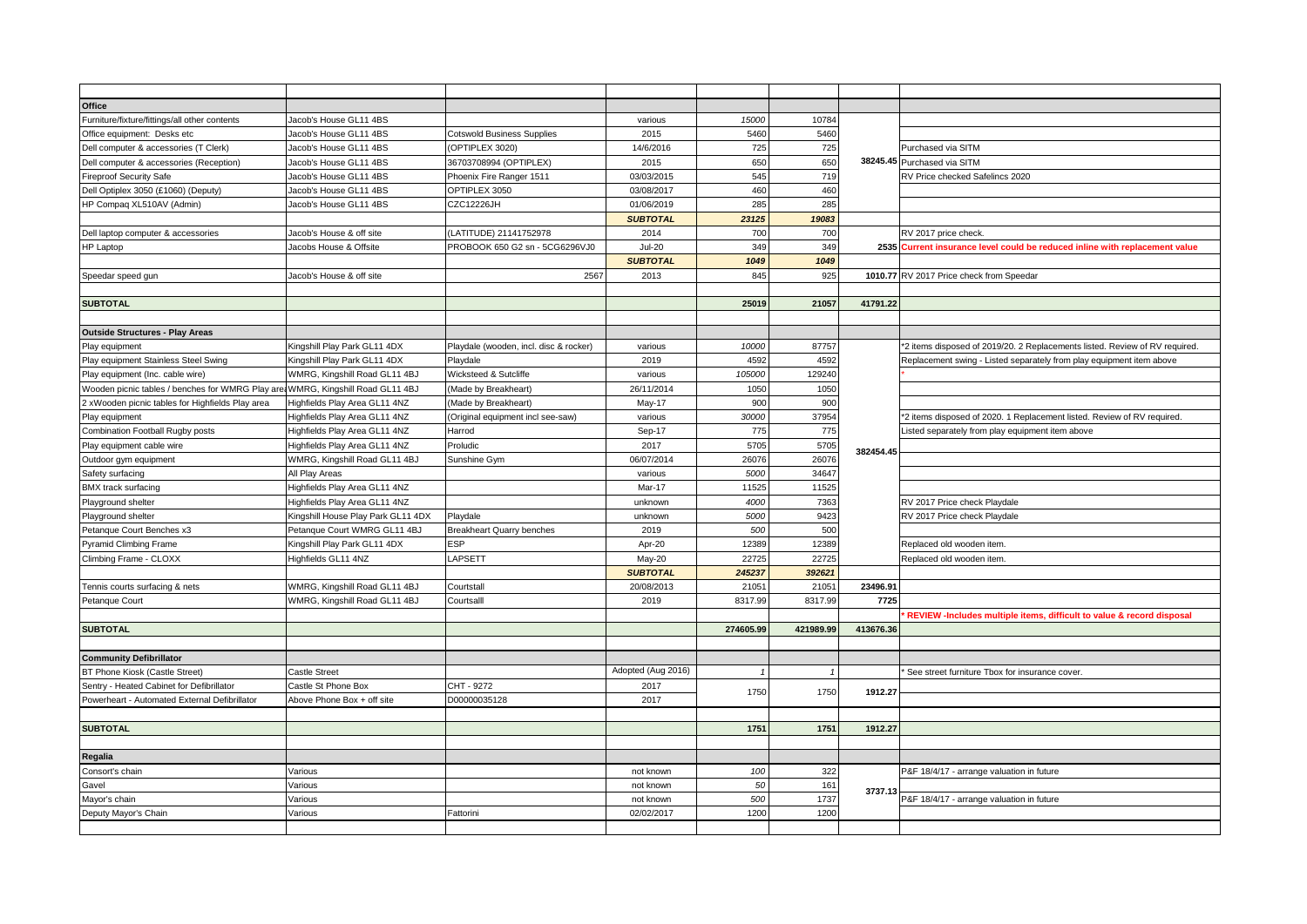| <b>SUBTOTAL</b>                                             |                                       |                                  |                | 1850     | 3420      | 3737.13   |                                                                     |
|-------------------------------------------------------------|---------------------------------------|----------------------------------|----------------|----------|-----------|-----------|---------------------------------------------------------------------|
|                                                             |                                       |                                  |                |          |           |           |                                                                     |
| <b>Street Furniture</b>                                     |                                       |                                  |                |          |           |           |                                                                     |
| Nboards/bins/cycle racks/gates/fences/planters/Tbox Various |                                       |                                  | various        | 2500     | 8146      |           |                                                                     |
| Bus Shelter - metal                                         | Castle St - Kings Head                |                                  | 2005           | 1800     | 3720      |           |                                                                     |
| Bus Shelter - metal                                         | Castle St - Methodist Ch              |                                  | 2005           | 2000     | 3720      |           |                                                                     |
| Bus Shelter - metal                                         | Kingshill Road (opp Rednock Dr)       |                                  | 2006           | 2200     | 3720      |           |                                                                     |
| Bus Shelter - stone                                         | Kingshill Road (opp Rednock)          |                                  | before 2000    | 5000     | 20316     |           |                                                                     |
| Bus Shelter - stone                                         | Kingshill Road (Rednock side)         |                                  | before 2000    | 5000     | 20316     |           |                                                                     |
| <b>Bus Shelter</b>                                          | St Georges Road                       |                                  | 2006           | 2200     | 3720      |           |                                                                     |
| <b>Bus Shelter</b>                                          | <b>Uley Road</b>                      |                                  | 2000           | 1500     | 3720      |           | Refurbished 2020                                                    |
| <b>Bus Shelter</b>                                          | Uley Road (Carpenters Arms)           |                                  | 2008           | 2480     | 3720      |           |                                                                     |
| Benches 2                                                   | Kingshill House Play Park             |                                  | various        | 400      | 935       |           |                                                                     |
| Benches 26                                                  | Various - Roadside                    |                                  | various        | 5200     | 11035     |           |                                                                     |
| Benches 12 & 2 Picnic table/benches at WMRG                 | WMRG, Kingshill Road                  | Incl. Breakheart tables/benches  | various        | 2500     | 2500      |           |                                                                     |
| Benches 6                                                   | Kingshill Rd, Cemetery                |                                  | various        | 1200     | 2604      |           |                                                                     |
| Benches 2 (Remembrance & Rest gardens)                      | Kingshill Rd, Cemetery                | Greenfields                      | Jan-20         | 800      | 800       |           |                                                                     |
| Benches 2                                                   | <b>Bus Station</b>                    | <b>Breakheart Quarry benches</b> | 2019           | 800      | 800       | 100117.83 |                                                                     |
| Memorial Bench & Plaque (B Marsh)                           | Twinberrow Woods                      | <b>Breakheart Quarry benches</b> | 2018           | 400      | 400       |           |                                                                     |
| Grit bins 4                                                 | Various                               |                                  | 2012/2016      | 303      | 394       |           |                                                                     |
| Grit Bins 3                                                 | Various                               | Glasdon                          | 2018           | 444.57   | 534       |           | RV Price checked 2020                                               |
| Grit Bins 2                                                 | Various                               | Glasdon                          | 2019           | 585.81   | 585.81    |           |                                                                     |
| Noticeboard (large Oak)                                     | <b>Market Place</b>                   | Greenbarnes                      | 2016           | 1350     | 1350      |           |                                                                     |
| Noticeboard (large Oak)                                     | Kingshill Rd, Cemetery                | Greenbarnes                      | 2017           | 1489     | 1489      |           |                                                                     |
| Planters x11 (wooden barrel)                                | Parsonage St                          |                                  | 2017           | 330      | 330       |           |                                                                     |
| Hanging Baskets x 12                                        | Various                               | Amberol                          | Feb-18         | 659.5    | 695.5     |           |                                                                     |
| Dog Waste Bin (Long Street Green)                           | Long Street                           |                                  | 2017           | 295      | 295       |           |                                                                     |
| Commemorative 450mm 'Lister' green Plaque                   | The Priory                            | Croft Castings Ltd               | 2017           | 335      | 335       |           |                                                                     |
| Playground signage                                          | Various                               | Morelock                         | 2017           | 1092     | 1092      |           |                                                                     |
| Railings - Castle Street                                    | Castle Street                         | Iron Craft                       | 2018           | 5560     | 5560      |           |                                                                     |
| Garden of Remembrance planters                              | Kingshill Rd, Cemetery                | Greenfields                      | $Dec-20$       | 7791     | 7791      |           | new for insurance                                                   |
|                                                             |                                       |                                  |                |          |           |           |                                                                     |
| <b>SUBTOTAL</b>                                             |                                       |                                  |                | 56214.88 | 110623.31 | 100117.83 |                                                                     |
|                                                             |                                       |                                  |                |          |           |           |                                                                     |
| <b>Christmas Lights</b>                                     |                                       |                                  |                |          |           |           |                                                                     |
| Christmas Lights                                            | Various                               |                                  | 2011/2016      | 11210    | 14249     |           |                                                                     |
| Christmas Lights                                            | Various                               |                                  | 2015           | 2500     | 2500      |           |                                                                     |
| Christmas Lights (Icicles for Town Hall)                    | Various                               | Lite Icicles                     | 2017           | 974      | 974       | 18050     |                                                                     |
| Spheres for Town Hall                                       | Various                               | Lite                             | 2018           | 1,151.00 | 1,151.00  |           |                                                                     |
| Spheres for trees                                           | Various                               | Festive Lighting                 | 2019/ Oct 2020 | 575.55   | 575.55    |           | 3 new in Oct 2020 (£247)                                            |
|                                                             |                                       |                                  |                |          |           |           |                                                                     |
| <b>SUBTOTAL</b>                                             |                                       |                                  |                | 15259.55 | 18298.55  | 18050     |                                                                     |
|                                                             |                                       |                                  |                |          |           |           |                                                                     |
| <b>CCTV</b>                                                 |                                       |                                  |                |          |           |           |                                                                     |
| Town Centre Cameras & Equipment                             | Parsonage St & Castle St              | Redhand                          | 10/07/2018     | 4072.    | 4072.5    | 4320.52   |                                                                     |
| Town Centre Cameras & Equipment                             | Long Street, Silver Street, Castle St | Redhand                          | 26/03/2021     | 6211.44  | 6211.44   | 6211.     | Installation will take place BEFORE INSURANCE RENEWAL DUE - include |
| Recreation Ground Cameras & Equipment                       | WMRG (Kingshill Rd/Knapp)             | Redhand                          | 10/07/2018     | 7258.5   | 7258.5    | 7700.54   |                                                                     |
| Car Park Cameras (CCTV & ANPR equipment)                    | Long Street Car Park                  | Redhand                          | 01/06/2019     | 5967     | 6000      | 6180      |                                                                     |
|                                                             |                                       |                                  |                |          |           |           |                                                                     |
| <b>SUBTOTAL</b>                                             |                                       |                                  |                | 23509.44 | 23542.44  | 24412.5   |                                                                     |
|                                                             |                                       |                                  |                |          |           |           |                                                                     |
| Vehicle                                                     |                                       |                                  |                |          |           |           |                                                                     |
| Ford Ranger                                                 | Garage + various                      | MV55ZJU                          | 23/10/2012     | 4350     | 4350      |           | 5220 WPS insurance - ERS<br>23/10/20-22/10/21                       |